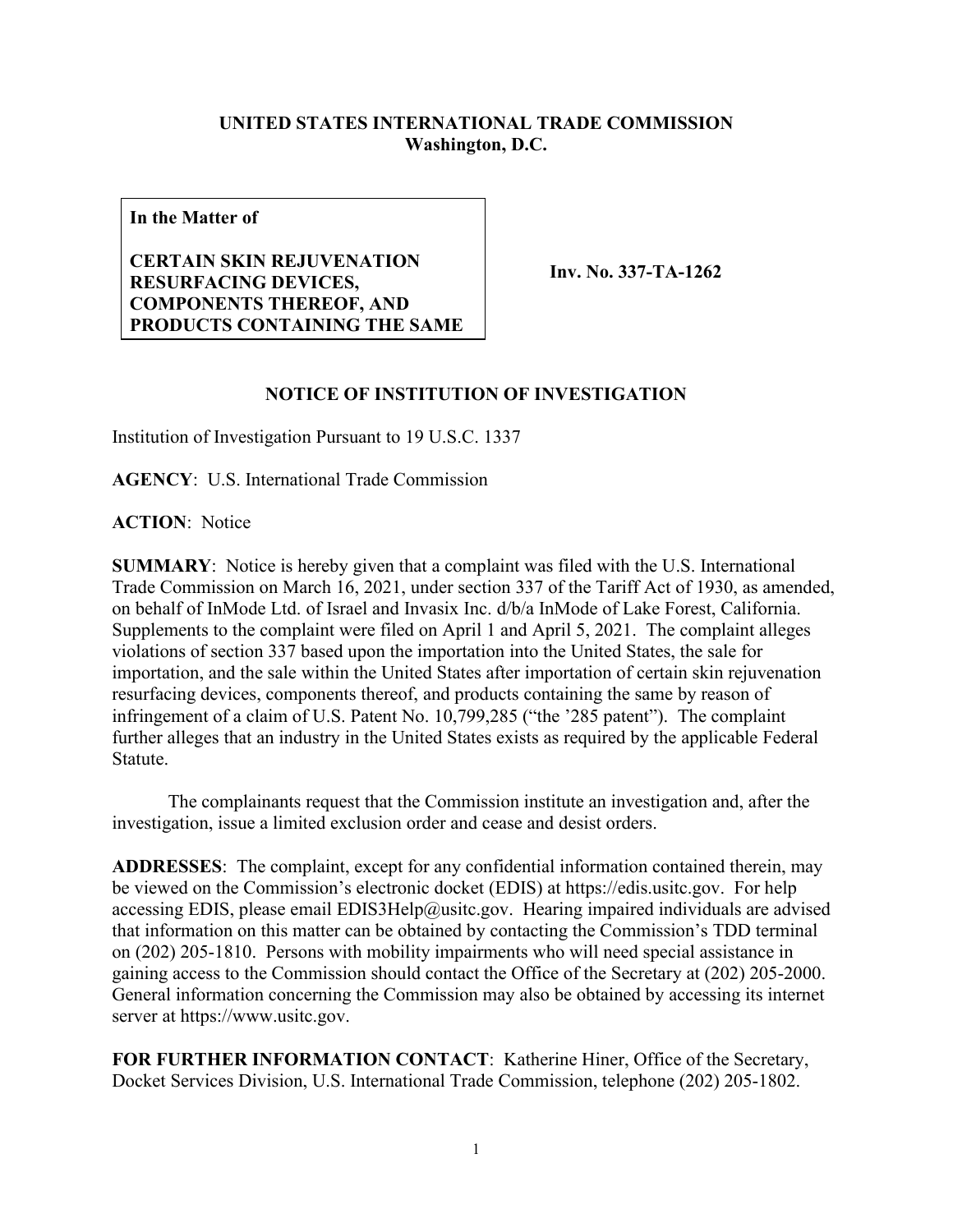## **SUPPLEMENTARY INFORMATION**:

AUTHORITY: The authority for institution of this investigation is contained in section 337 of the Tariff Act of 1930, as amended, 19 U.S.C. 1337, and in section 210.10 of the Commission's Rules of Practice and Procedure, 19 C.F.R. 210.10 (2020).

**SCOPE OF INVESTIGATION**: Having considered the complaint, the U.S. International Trade Commission, on April 15, 2021, ORDERED THAT –

(1) Pursuant to subsection (b) of section 337 of the Tariff Act of 1930, as amended, an investigation be instituted to determine whether there is a violation of subsection (a)(1)(B) of section 337 in the importation into the United States, the sale for importation, or the sale within the United States after importation of certain products identified in paragraph (2) by reason of infringement of claim 1 of the '285 patent; and whether an industry in the United States exists as required by subsection (a)(2) of section 337;

(2) Pursuant to section 210.10(b)(1) of the Commission's Rules of Practice and Procedure, 19 C.F.R. 210.10(b)(1), the plain language description of the accused products or category of accused products, which defines the scope of the investigation, is "skin resurfacing devices, punctile resurfacing systems, radio-frequency microneedling systems, and components of each";

(3) For the purpose of the investigation so instituted, the following are hereby named as parties upon which this notice of investigation shall be served:

(a) The complainants are:

InMode Ltd. Tavor Building Shaar Yokneam P.O. Box 533 Yokneam 2069206 Israel

Invasix Inc. d/b/a InMode 20996 Bake Parkway Suite 106 Lake Forest, CA 92630

(b) The respondents are the following entities alleged to be in violation of section 337, and the parties upon which the complaint is to be served:

> ILOODA Co., Ltd. 120 Jangan-ro 458beon-gil Jangan-gu Suwon, 16200 Republic of Korea